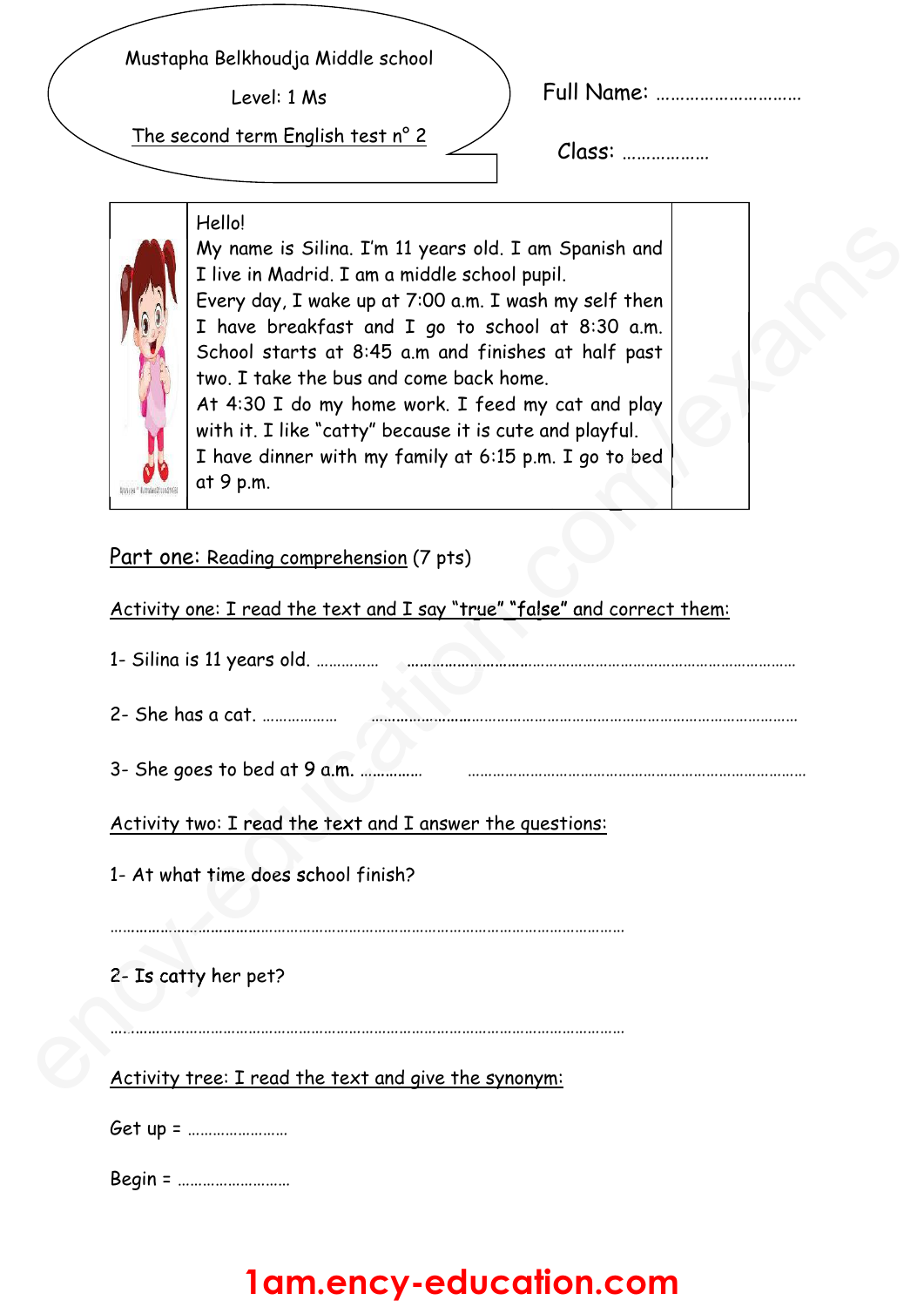### Mastery of language (7 pts)

### Activity one: I give the correct form of the verbs between brackets:

Silina (to have) ……………… a pet, It (to be) ………………… a cat. She (to like) ……………… her cat very much because cats (to be) ………………… cute and playful.

#### Activity two: I turn the following sentences into negative:

1- I am a pupil.

………………………………………………………………………

2- Adam does his homework.

………………………………………………………………………

………………………………………………………………………

3- Amel is my sister.

Watches - Plays - looks - lives d in the right wor<br>- lives

Activity three: I put each word in the right word:



<u>Part two: written expression</u> (6 pts): I complete the dialogue:

Younes: Hi Margaret, what pet do you like best? You

Margaret: ………………………………………………………

Younes: ……………………………………………………………

Margaret: ……………………………………………………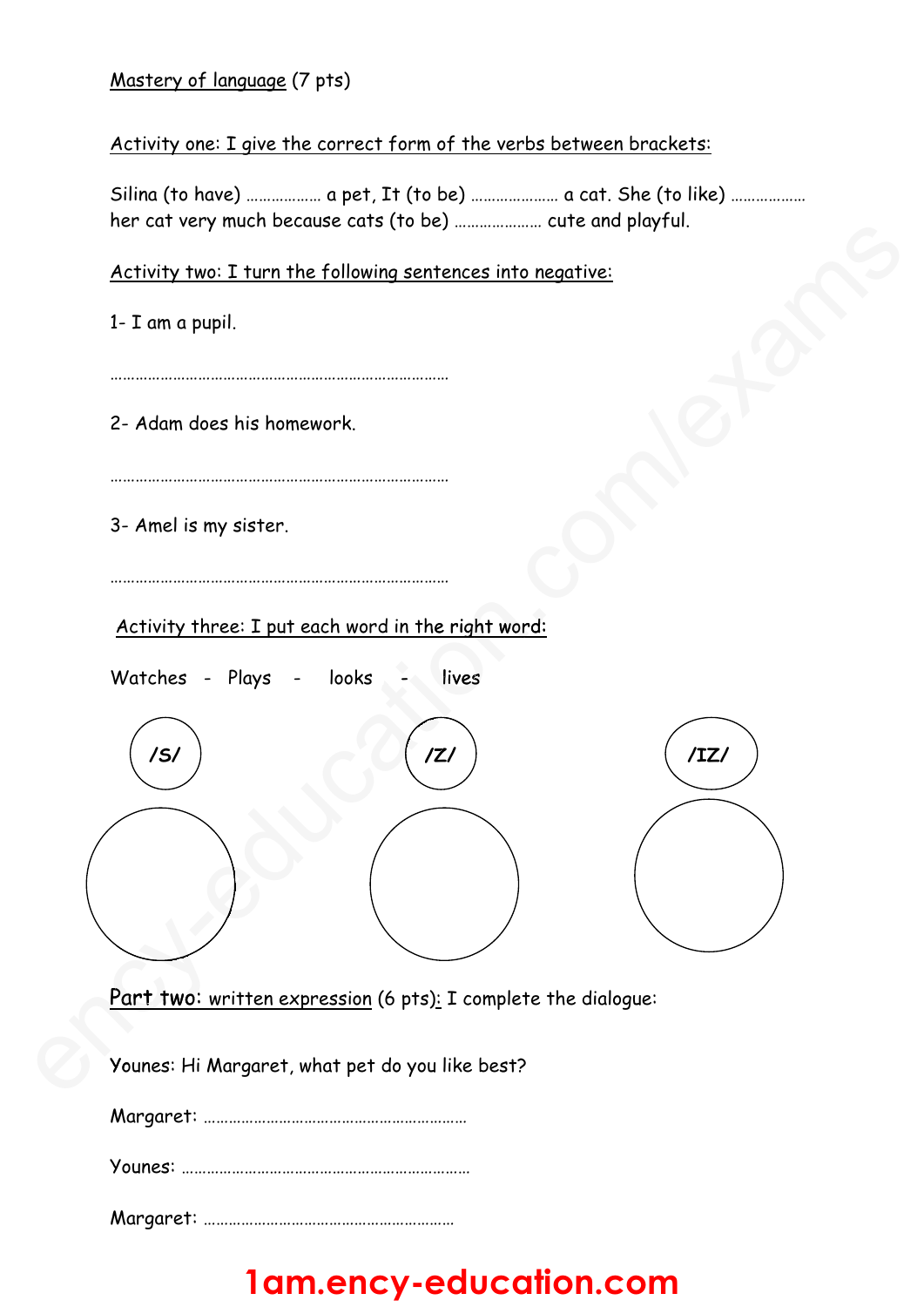Mustapha Belkhoudja Middle school

Level: 1 Ms

The second term English test n° 2

Full Name: ...............................

 $Class:$ 



Hello! My name is Silina. I'm 11 years old. I am Spanish and I live in Madrid. I am a middle school pupil. Every day, I wake up at 7:00 a.m. I wash my self then I have breakfast and I go to school at 8:30 a.m. School starts at 8:45 a.m and finishes at half past two. I take the bus and come back home. At 4:30 I do my home work. I feed my cat and play with it. I like "catty" because it is cute and playful. I have dinner with my family at 6:15 p.m. I go to bed at 9 p.m.

Part one: Reading comprehension (7 pts)

### Activity one: I read the text and I say "true" "false" and correct them:

1- Silina is 11 years old. true manufactured and state in the siling of the state of the state of the state of 2- She has a cat.  $true$ 3- She goes to bed at 9 a.m. false she goes to bed at 9 p.m. Activity two: I read the text and I answer the questions: 1- At what time does school finish? <u>it finishes at half past two manusus manusus manusus</u> 2- Is catty her pet? ves it'is were allowed the series of the series of the series of the series of the series of the series of the Activity tree: I read the text and give the synonym:

Get up =  $\frac{Wake}{up}$ 

Begin =  $Stat$